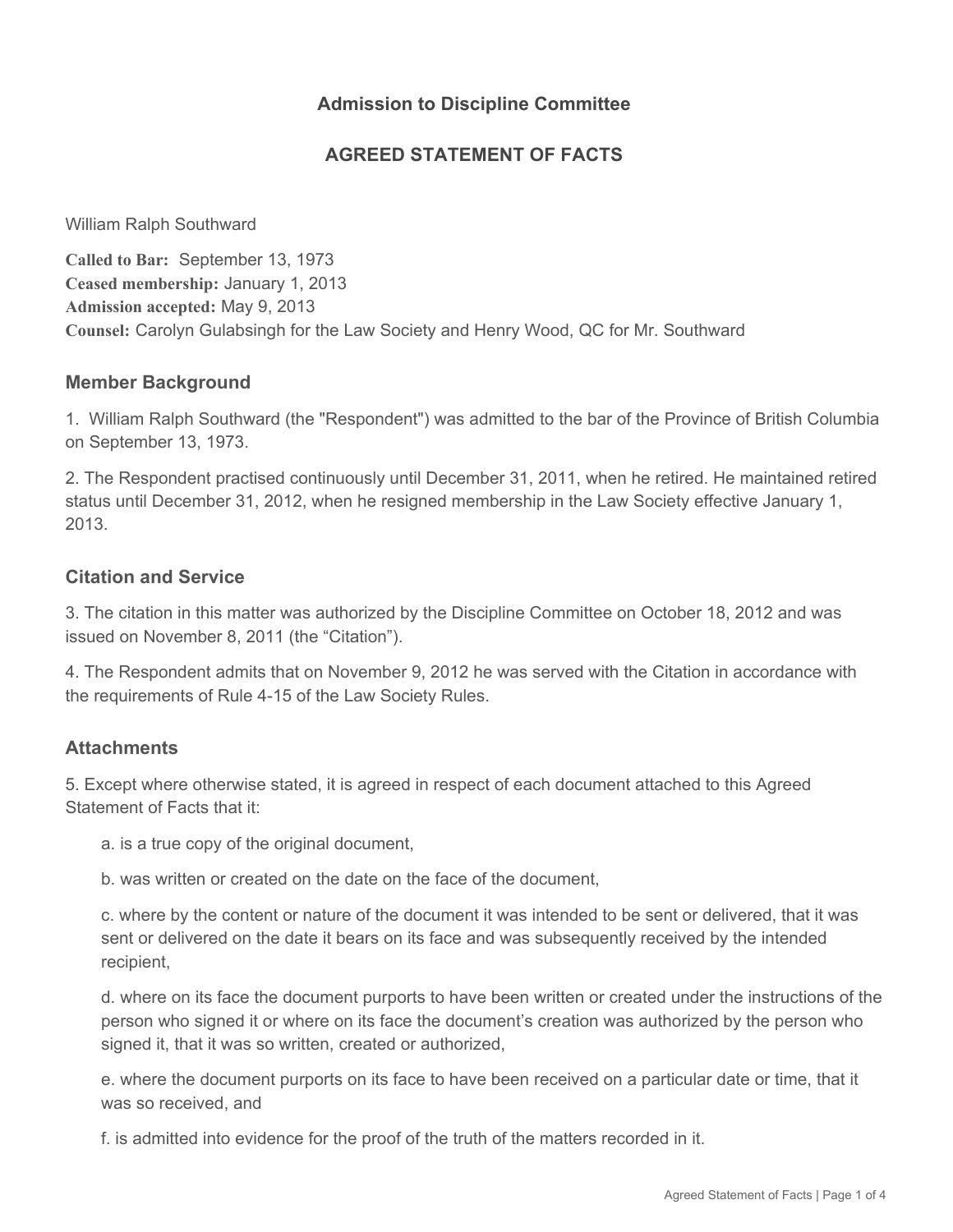# **Background Facts**

6. On December 17, 2010 the Respondent was retained by TE to obtain a Committeeship of the person of his mother, DE.

7. RE is the daughter of DE and the sister of TE. RE and DE owned a condominium together in joint tenancy, located at [address], Victoria, (the "Condo").

8. On January 6, 2011, the Respondent wrote to RE and advised he had been retained by TE to make an application for Committeeship of DE, and asked if she consented to the application.

9. On March 11, 2011, the Respondent filed a Petition in the Victory Registry of the Supreme Court of British Columbia which sought an Order appointing TE as the Committee of the person and the estate of DE (the "Petition").

10. On April 4, 2011, TE telephoned the Respondent's office and spoke with the Respondent's assistant. TE advised the assistant that he was not particularly interested in obtaining a committeeship of the person of his mother, but he understood he needed to obtain this to sell the Condo. TE told the assistant that he anticipated it would be expensive to get the Condo sold, as his sister was not cooperating. The assistant made notes of this conversation.

11. The Respondent then spoke with TE by phone. The Respondent asserts that TE's instructions varied from time to time, but he continually asserted that he was the only sibling willing and able to take charge of his mother's care. After their discussion, TE accepted the need to pursue the application by committeeship of the person.

12. RE was served with the Petition and the material in support of it on April 20, 2011.

13. On May 24, 2011, Andrew Stewart wrote to the Respondent, as he had been retained by RE. In this letter, Mr. Stewart informed the Respondent the terms that RE would consent to regarding the committeeship application.

14. TE did not accept the terms proposed by RE.

15. On June 1, 2011, the Respondent wrote to Mr. Stewart and the Public Guardian and Trustee and advised that because DE had been admitted to hospital and her health was deteriorating, he would proceed with an application to have TE appointed as the committee of the person only. The Respondent also served a Notice of Hearing with this letter.

16. RE was opposed to TE being appointed as committee of the estate of DE, but was not opposed to TE being appointed as committee of the person of DE. The Respondent stated in his June 1, 2011 letter to Mr. Stewart that he was applying for an order for committee of the person only. In the result, RE instructed Mr. Stewart not to attend the hearing, in order to conserve legal fees.

17. On June 9, 2011, the Respondent appeared before the Honourable Master Bouck. He asked the court to make an order for committee of the person only of DE. Master Bouck made an order for TE to be appointed as committee of the person of DE (the "Order").

18. The Clerk's notes regarding the Order reflect that the court adjourned generally the portion of the petition dealing with the appointment of committee over the estate.

19. The Respondent drafted and submitted the Order for entry. The Order included the following two clauses: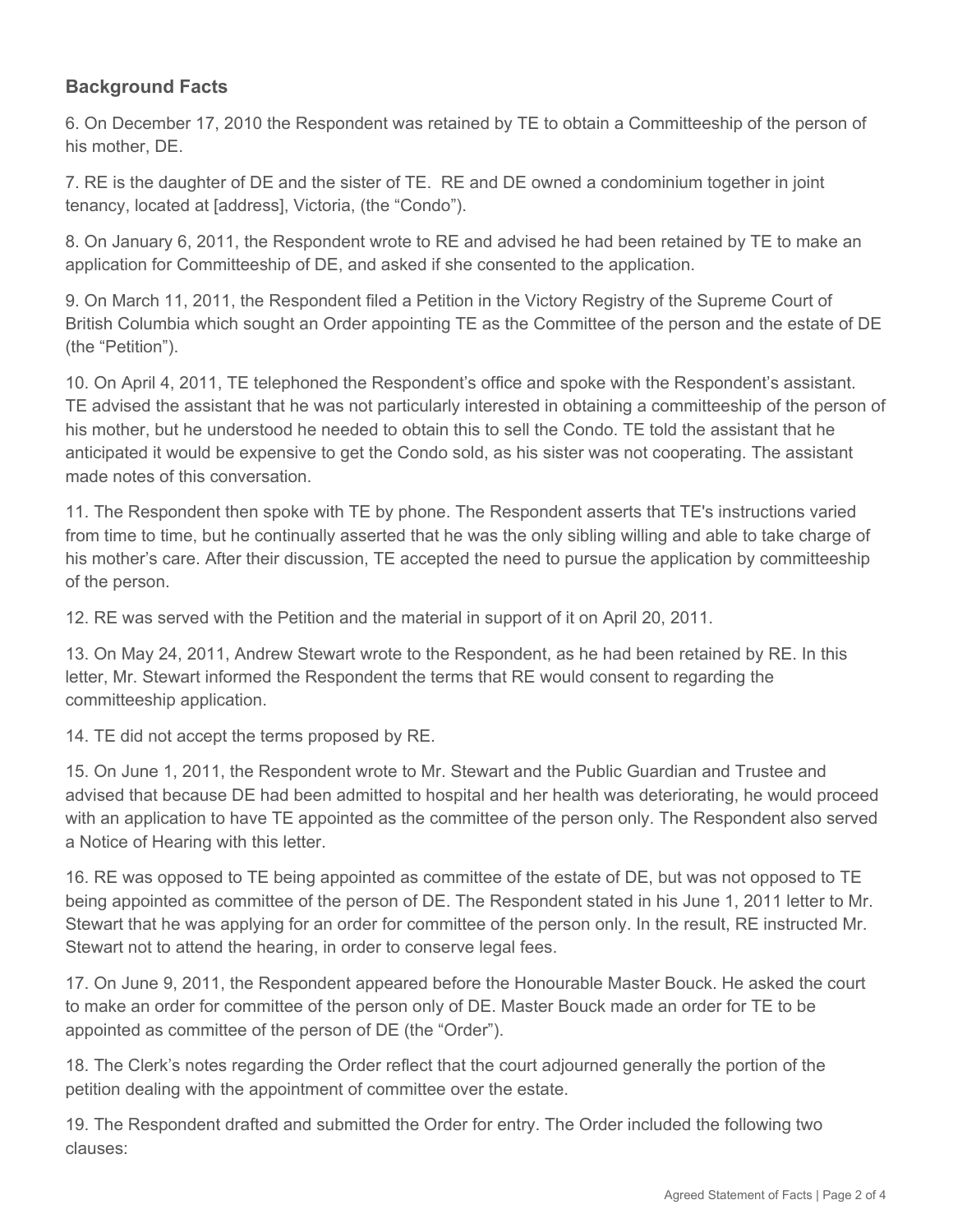4. TE, as Committee, shall have all the rights, privileges and powers with regard to the Estate of DE, as she would have if of sound and disposing mind, and as well the custody of the person of DE.

5 The Petitioner's applications for appointment as Committee of the Estate of DE, without bond, and special costs be adjourned generally.

20. On June 28, 2011, the Respondent instructed his legal assistant to make an application to sever the joint tenancy of the Condo and to submit a copy of the Order with the application. The assistant spoke to the Respondent and expressed her concern in using the Order to sever the joint tenancy because the Order was for committee "of the person" and not for committee "of the estate". The Respondent instructed his assistant to proceed with the application, despite her concern.

21. Subsequently, the Respondent apologized to his assistant and told her he had a "valid reason" to proceed with the application to sever the joint tenancy.

22. On June 30, 2011, the Respondent wrote to Mr. Stewart in response to a settlement proposal offered by RE. In this letter, the Respondent stated:

At this time, there is no agreement in regard to the disposition of the contents of the condo and the sale of the condo, with the result that our client, pursuant to the Court Order, has been appointed committee of the person of DE.

The Respondent did not mention in the letter or otherwise advise Mr. Stewart that the joint tenancy of the condo had been severed.

23. On July 4, 2011, the joint tenancy of the Condo was severed.

24. On July 21, 2011, while Mr. Stewart was on holidays, another lawyer from his firm, Kerry Simmons, spoke with the Respondent and raised concerns about the ambiguity of the terms of the committeeship in the Order. The Respondent assured Ms. Simmons and told her that the issue of committeeship of the estate had been adjourned, and further, that he had no instructions from TE to dispose of any assets. The Respondent did not mention to Ms. Simmons that the joint tenancy of the Condo had already been severed.

25. On September 8, 2011, DE passed away.

26. On September 13, 2011, RE applied to the Land Title Office to have the Condo transferred to herself as sole owner and discovered that the joint tenancy had been severed.

27. During November 2011, the Respondent attempted to rectify the situation. The Land Title Office refused to reverse the severance of the joint tenancy.

28. On December 30, 2011, the Respondent filed an application to the court to have the Condo transferred into RE's name. In support of the application, the Respondent swore an Affidavit stating that he had applied to sever the joint tenancy in error.

29. On January 5, 2012, the Honourable Mr. Justice G.R.J. Gaul granted an order transferring DE's interest in the Condo to RE by consent.

# **The Complaint**

30. On October 24, 2011, RE made a complaint (the "Complaint") to the Law Society.

31. In the course of investigating the Complaint, the Law Society received the following written responses